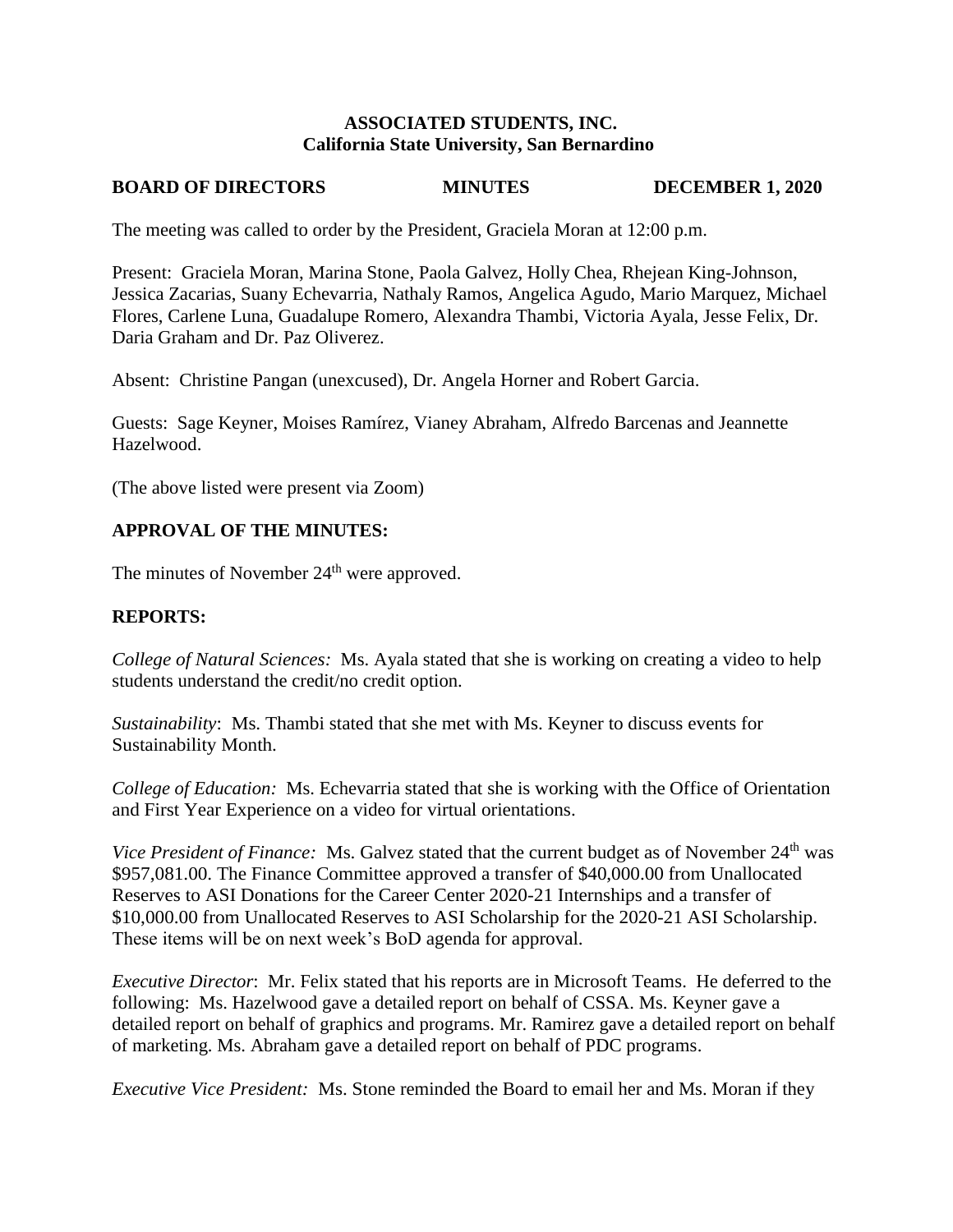#### *Minutes*

will be absent or late to the Board of Directors meetings.

*President:* Ms. Moran stated that she will be hosting an Instagram Live to discuss the credit/no credit option.

## **ADOPTION OF AGENDA:**

M/S Flores/Ayala: To approve the adoption of the agenda. Passed unanimously.

## **OLD BUSINESS:**

# **BD 138-20 M/S Ramos/Echevarria: Revision of the ASI Elections Policy and Procedures. (Second Reading)**

Ms. Ramos deferred to Mr. Barcenas.

### *Section A, Subsection 1(b-v):*

Dr. Graham requested that "Director, Office of Student Conduct (non-voting Advisor)" be replaced with "Associate Dean of Students and Director of Student Conduct and Ethical Development or their designee (non-voting Advisor)."

### *Section C, Subsection 2(a):*

Dr. Graham requested that "The Associate Dean of Students and Director of Student Conduct and Ethical Development or their designee will serve as an advisor to the Elections Committee ensuring that all policies are adhered to and violations are assessed in an objective manner.

Mr. Barcenas made the following addition to *Section C, Subsection 5(d):*

Students may cast their vote electronically through an approved administrative computing website approved by "CSUSB Information Technology Services."

## *Section D, Subsection 4(c):*

Mr. Felix requested to add " During its normal operations, inclusive of campaign activities, Associated Students Inc. follows the California Department of Fair Employment and Housing protections afforded to the following classes; race, color, religion (includes religious dress and grooming practices), sex/gender (includes pregnancy, childbirth, breastfeeding and/ or related medical conditions), gender identity, gender expression, sexual orientation, marital status, medical Condition (genetic characteristics, cancer or a record or history of cancer), Military or veteran status, National origin (includes language use and possession of a driver's license issued to persons unable to provide their presence in the United State is authorized under federal law), ancestry, disability (mental and physical including HIV/AIDS, cancer, and genetic characteristics), genetic information, Request for family care leave, Request for leave for an employee's own serious health condition, request for Pregnancy Disability Leave, retaliation for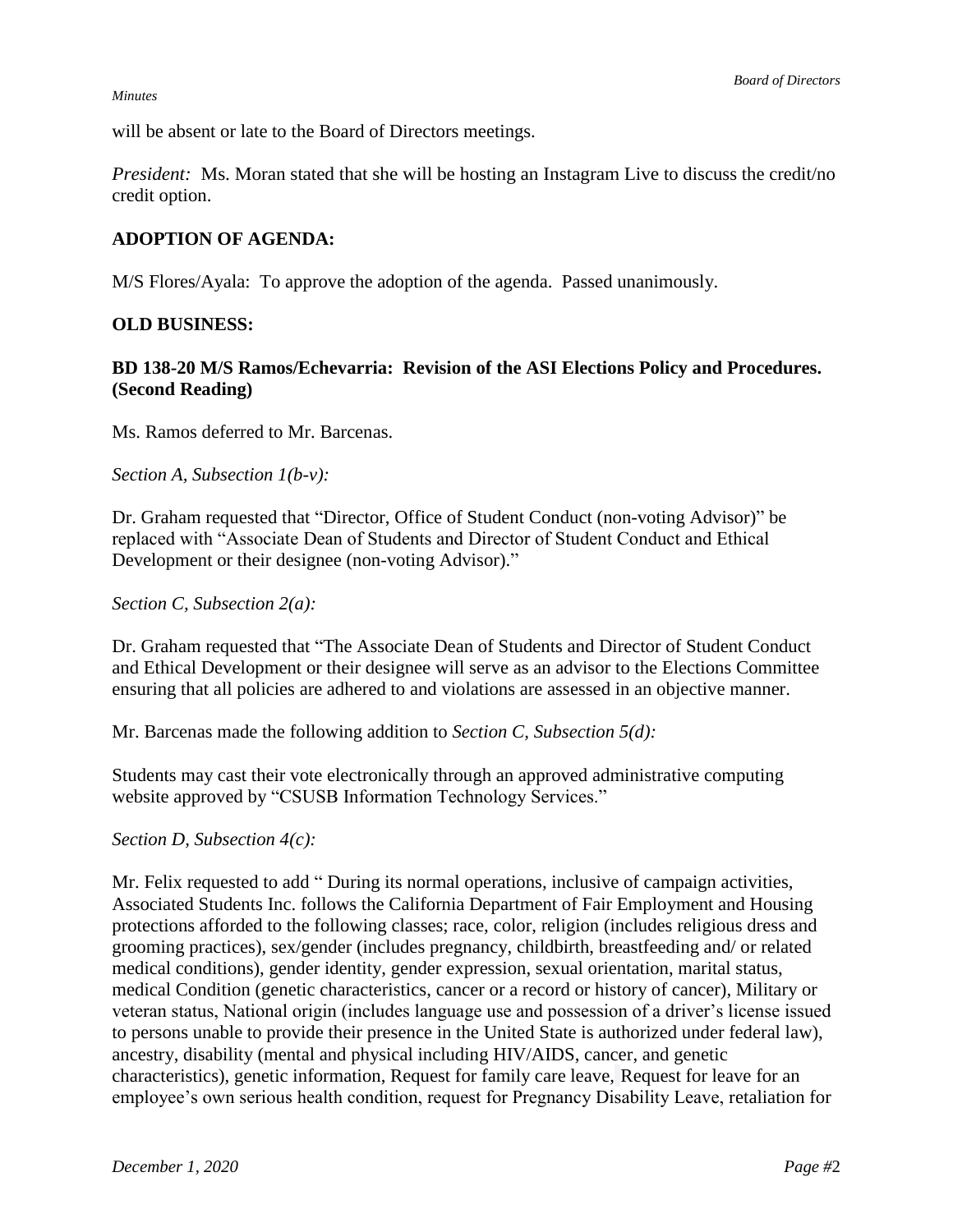#### *Board of Directors*

#### *Minutes*

reporting patient abuse in tax-supported institutions, age (over 40) ("Protected Classes"). Associated Students Inc. neither supports or condones any derogatory or harassing comments made towards such Protected Classes. Any individual connected with Associated Students, Inc. and is found to make derogatory or harassing comments towards a Protected Class will be separated from Associated Students, Inc. However Associated Students, Inc. does support open non -derogatory or non-harassing conversations directly regarding topics of issues dealing with Protected Classes."

Discussion ensued.

*Section E, Subsection 1(c):*

M/S: Echevarria/Felix: To add "If the BoD is unable to meet to render a decision on the disqualification of a candidate or invalidation of an election, then the decision (including any appeals) will be submitted to the Office of the Vice President for Student Affairs and Chair of the Elections Committee for review. Their decision is final." Passed.

*Section A, Subsection 1(e-iii):*

M/S: Echevarria/Felix: To add "In the case that the Dean of Students is not available, then the decision will be made by the Office of the Vice President of Student Affairs and the Chair of the Elections Committee. Their decision is final." Passed.

Vote on motion as amended passed (13/0/2).

### **NEW BUSINESS:**

## **BD 139-20 M/S Ayala/Flores: Discussion on tentative programming schedule for Spring 2021.**

Mr. Felix deferred to Ms. Keyner.

Ms. Keyner stated that she would like the Board members to provide feedback on tentative programs for Spring 2021 and requested ideas for open forums. She reviewed the programs calendar for 2020-21.

Mr. Felix recommended that programs connect with the University Hour team to discuss dates and times for events.

Discussion ensued.

Mr. Flores recommend that more events be catered towards older students.

Ms. Stone recommend that ASI-PDC provide a programs calendar for 2020-21.